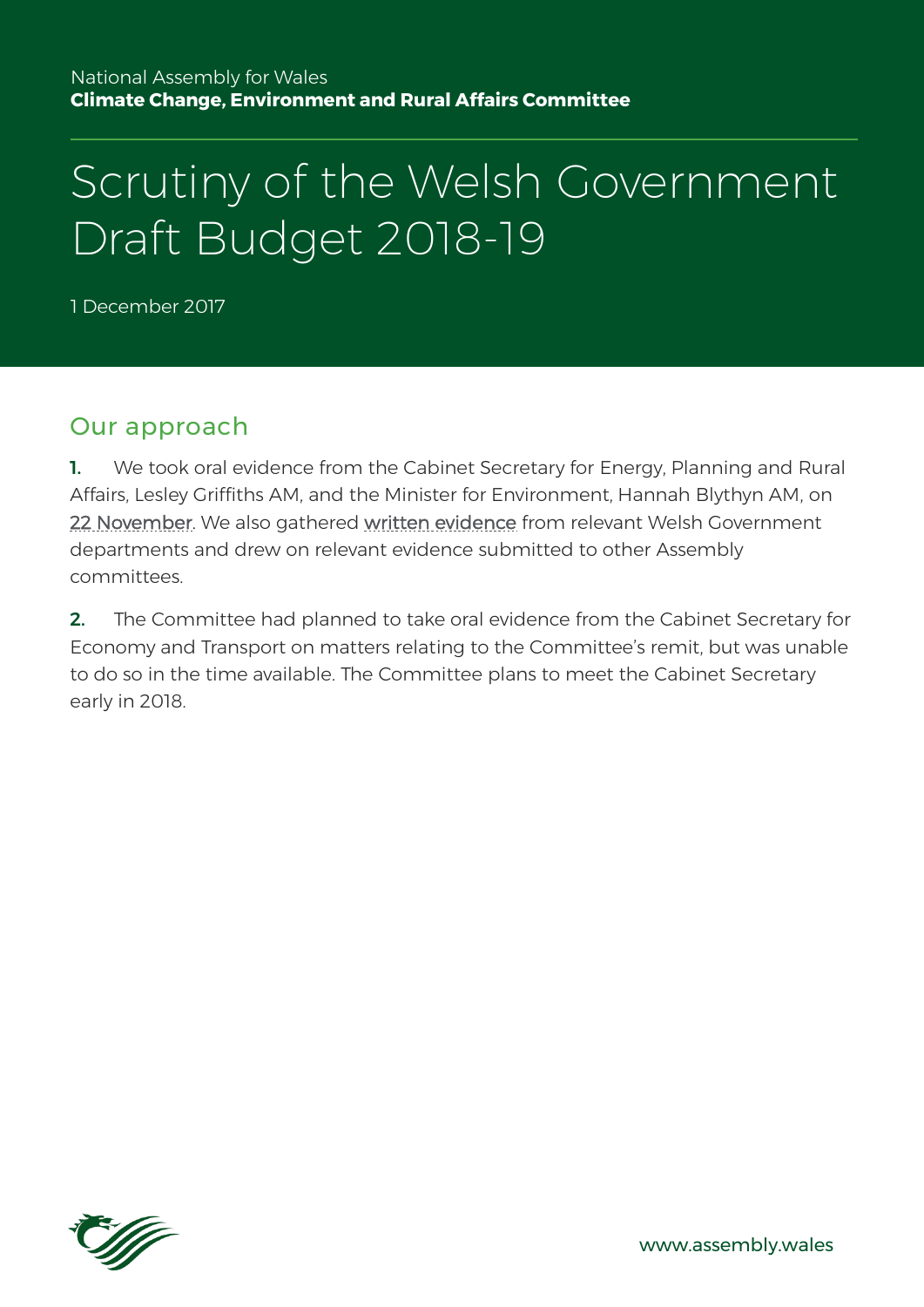## Recommendations

Recommendation 1. In future, the draft Budget should be presented in such a way that intended outcomes are identified for all investment allocations, so that progress can be monitored. .........................................................................................................................................................................6

Recommendation 2. In order to demonstrate how the Wellbeing of Future Generations (Wales) Act 2015 informs the budget process, the Welsh Government should incorporate in its impact assessment process an assessment against its wellbeing objectives................................................................................................................................................................................7

Recommendation 3. The Welsh Government should report to the Committee within six months on its considerations regarding increasing local authority recycling targets.

.........................................................................................................................................................................................................................9

Recommendation 4. The Welsh Government should undertake an assessment of the risks and estimated savings arising from the transfer of funding for waste management to the local authorities Revenue Support Grant, and should do so in consultation with stakeholders..........................................................................................................................................9

Recommendation 5. The Cabinet Secretary should undertake an assessment of the short and medium term staffing resource requirements within her department arising from Brexit. The Cabinet Secretary should report back to the Committee within six months on that assessment. ..............................................................................................................................................10

Recommendation 6. The Welsh Government should provide information on the status and scope of its planned legislation on agriculture and fisheries, along with details on any proposed consultation activity and the timetable for such legislation...10

Recommendation 7. The Welsh Government should undertake an assessment of the potential shortfall in funding if the UK Government does not maintain current levels of EU funding after Brexit.............................................................................................................................................................13

Recommendation 8. The Welsh Government should progress contingency planning to address any shortfall in funding if the UK Government does not maintain current levels of EU funding after Brexit.......................................................................................................................................13

Recommendation 9. The Welsh Government should publish its projections for when Bovine TB will be eradicated in Wales and should provide information on the associated cost reductions....................................................................................................................................................13

Recommendation 10. The Welsh Government must, in discussion with Natural Resources Wales (NRW), keep under review the capacity of NRW to fulfil its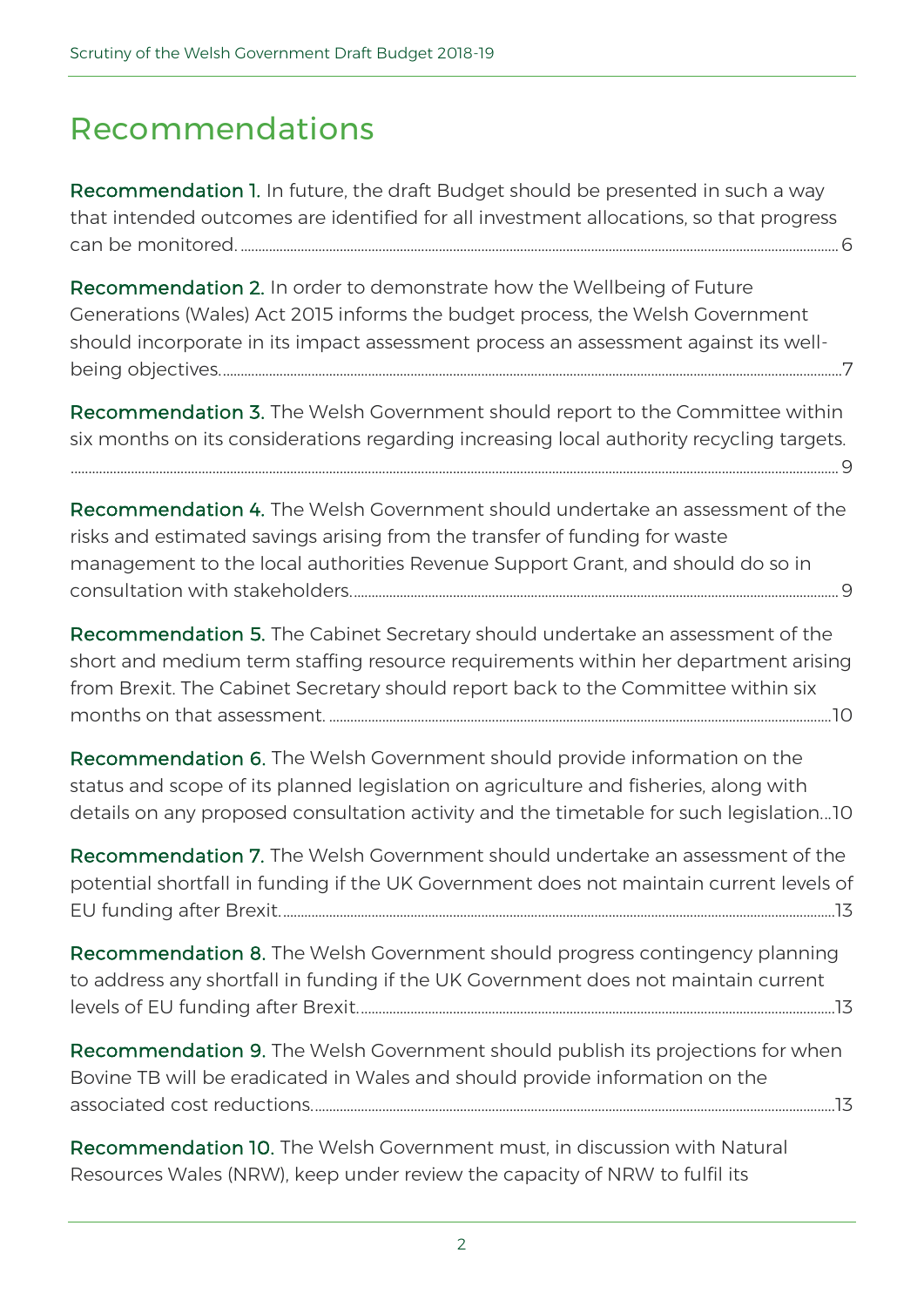responsibilities and statutory functions. The Welsh Government should provide an initial report on this matter to the Committee within six months....................................................15

Recommendation 11. The Welsh Government should report back to the Committee within the next six months with details of how the £2.3 million of funding is allocated for marine and fisheries. This should include details of the spending plans for the additional £0.5 million allocated to marine and fisheries........................................................................16

Recommendation 12. The Welsh Government should provide further information to the Committee on any discussions with the MPA Management Steering Group in determining how the additional funding for marine and fisheries should be allocated, including whether any consideration was given to funding an area-based approach to MPA management......................................................................................................................................................................16

Recommendation 13. The Welsh Government should work with National Parks to explore how they can raise revenue. This should include support to develop plans to realise their potential for income generation. The Welsh Government should report back on progress within six months.............................................................................................................................17

Recommendation 14. The Welsh Government should update the Committee on its projections for when it will meet its fuel poverty target. ............................................................................17

Recommendation 15. The Welsh Government should consider the lessons learnt from the pilot can and bottle deposit scheme in Scotland before progressing any such pilot work in Wales. The Welsh Government should keep the Committee updated on progress in this area....................................................................................................................................18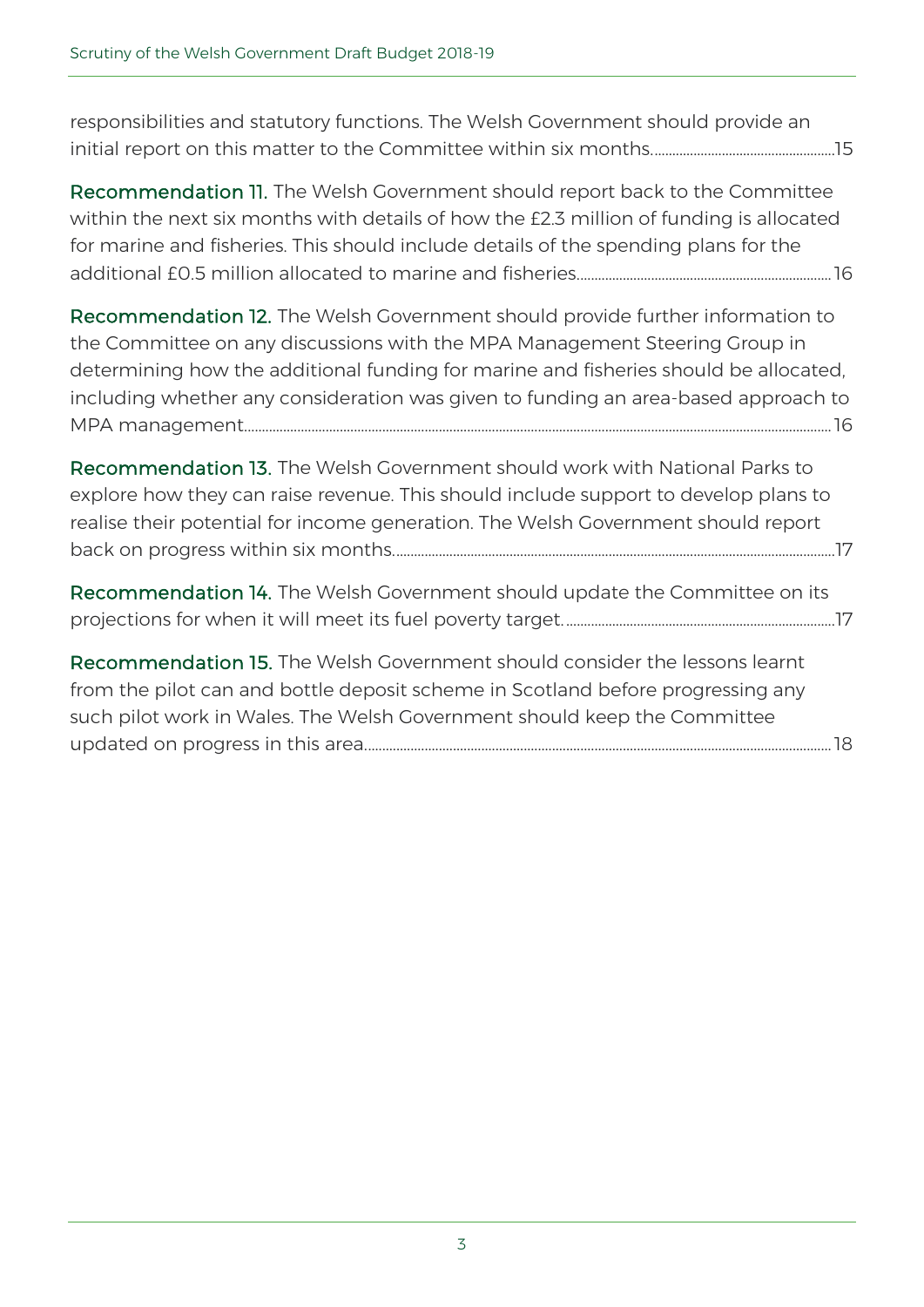## 1. Overview

**3.** The Environment and Rural Affairs budget has received the biggest reduction of all Welsh Government departments. Total spend for the Main Expenditure Group (MEG) has decreased from £386.6 million in the June 2017 Supplementary Budget to £346.1 million in this draft Budget. This is a decrease in cash terms of 10.5% (£40.5 million) and in real terms of 11.9% (£45.8 million).

4. The Environmental and Rural Affairs total Departmental Expenditure Limit (DEL) decreases from £384.2 million in the June 2017 Supplementary Budget to £343.7 million. This is a decrease in cash terms of 10.5% (£40.5 million) and in real terms of 11.9% (£45.8 million). When compared to the revised baseline (£371.2 million) the DEL decreases by 7.4% (£27.5 million).

### **Resource**

5. The Resource DEL has decreased from £282.4 million in the June 2017 Supplementary Budget to £243 million. This is a decrease in cash terms of 13.9% (£39.4 million) and in real terms of 15.3% (£43.1 million). When compared to the revised baseline (£284.9 million) the Resource DEL decreases by 14.7% (£41.9 million) in cash terms.

6. The majority of the reduction in the Revenue DEL is as a result of the transfer of £35 million from the waste budget out of the Environmental and Rural Affairs MEG into the Local Government MEG. Excluding this transfer, the Revenue DEL decreases by 1.6% in cash terms when compared to the 2017 supplementary budget and 2.4% when compared to the revised baseline.

### **Capital**

7. The Capital DEL has decreased from £101.7 million in the June 2017 Supplementary Budget to £100.6 million. This is a decrease in cash terms of 1.1% (£1.1 million) and in real terms of 2.6% (£2.6 million). When compared to the revised baseline (£86.2 million) the Capital DEL increases by 16.7% (£14.4 million) in cash terms.

8. In her paper, the Cabinet Secretary told the Committee that during the current budget-planning period, additional capital funding was allocated to the portfolio from reserves. This totals £14.5 million for 2018-19, £6 million for 2019-20 and £1.6 million for 2020-21, and includes funding for the Rural Development Programme (£5.4 million), flood and coastal risk management (£7.5 million), and the post Brexit rural payments system (£5 million).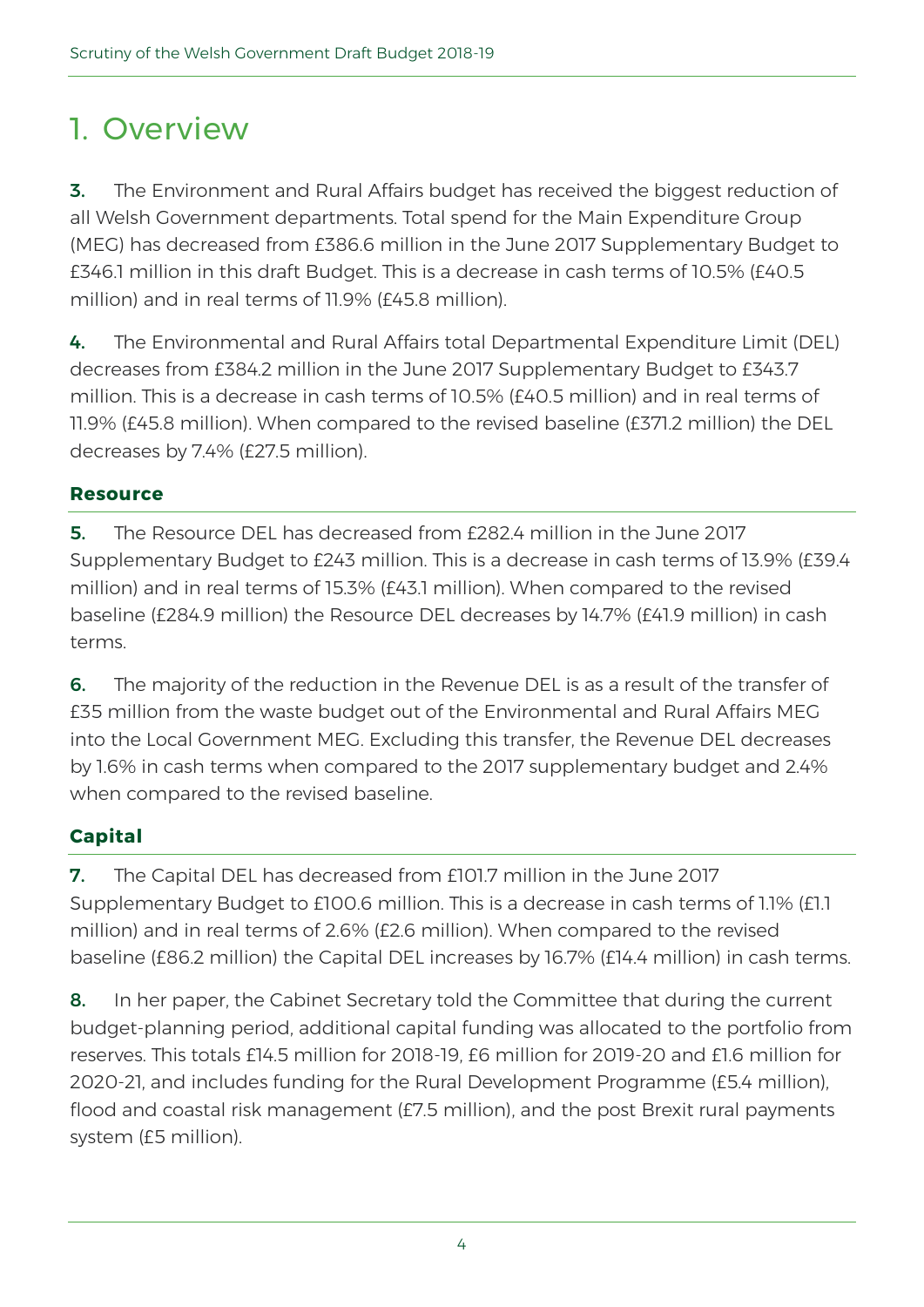## Transparency and engagement

9. The Welsh Government has worked with the Wales Council for Voluntary Action and Citizens Wales to run engagement sessions during October and November to gather understanding of participatory budgeting and views about how to engage, especially on budget priorities. This, it says, will help inform its approach to participatory budgeting in future budgets.

10. The Welsh Government has also focused on digital tools to support budget engagement. A [budget calculator](https://demo.budgetsimulator.com/) has been made available alongside the detailed portfolio budget proposals.

#### OUR VIEW

11. The Committee is concerned that there is a lack of evidence in the draft Budget of a strategic approach to prioritisation. In particular, it is unclear how Welsh legislation, such as the Well-being of Future Generations Act (Wales) 2015, has informed the budget allocation process. Moreover, it is unclear how the draft Budget allocations support the Welsh Government's carbon reduction ambitions.

12. The Committee has received feedback from stakeholders that the way in which the draft Budget is presented is unclear. Stakeholders told the Committee that they believe that year-on-year changes are difficult to monitor and that it is difficult to assess the effectiveness of funding as it is not based on outcomes. They drew attention to the Scottish Government's approach as an example of good practice. The Committee is grateful that the Cabinet Secretary has agreed to consider whether aspects of the Scottish Government's approach can be applied in Wales. The Committee will write to the Finance Committee to draw these conclusions to its attention.

13. The Committee welcomes greater involvement and discussion with stakeholders in the budget process. This, however, must be meaningful and the Cabinet Secretary should demonstrate how initiatives such as participatory budgeting have informed the decision-making process.

14. When the draft Budget was published, stakeholders expressed considerable concern about the decision to transfer £35 million of funding for waste management from the Environment and Rural Affairs to the Local Government MEG. The Cabinet Secretary's evidence said that local authorities were represented on the Waste Ministerial Programme Board, which supported this decision, but it is unclear whether environmental stakeholders were involved. The Cabinet Secretary should consider how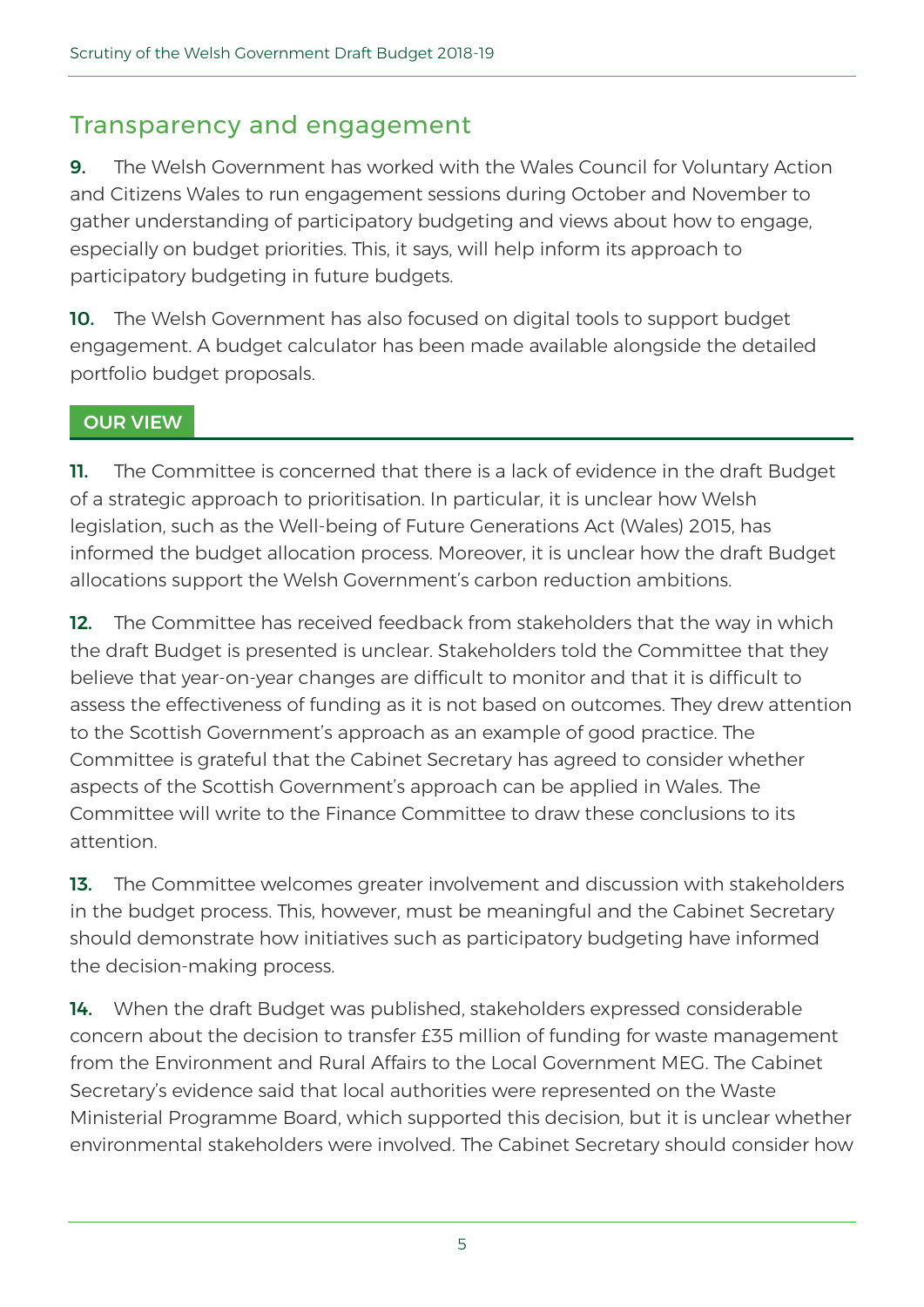such decisions should be communicated to stakeholders in future to mitigate any unnecessary concerns.

Recommendation 1. In future, the draft Budget should be presented in such a way that intended outcomes are identified for all investment allocations, so that progress can be monitored.

## 2. Well-being of Future Generations (Wales) Act 2015

15. In reference to the extent to which the Well-being of Future Generations (Wales) Act 2015 ('the Act') had influenced decisions made on the budget proposals, the Cabinet Secretary told the Committee that:

> "We reviewed current trends and future projections and their potential impacts in the short, medium and longer term. We did this to ensure, as far as possible, that short-term responses do not have longer-term detrimental impacts."

**16.** The narrative accompanying the draft Budget said the Welsh Government had been working with the Future Generations Commissioner to ensure the Act is embedded in the budget process:

> "We have worked with the Future Generations Commissioner over the course of the budget round to make sure that the Well-being of Future Generations Act is embedded in the budget-making process and we will carry out our first participatory budgeting pilots following the publication of the draft Budget."

**17.** In her paper, the Cabinet Secretary listed a number of initiatives that support the achievement of the well-being goals; for example, £6.5 million in the capital budget for the [Circular Economy Capital Investment Fund,](http://gov.wales/newsroom/environmentandcountryside/2017/170310-cabinet-secretary-confirms-6m-circular-economy-fund/?lang=en) continued investment in [Green](http://gov.wales/topics/businessandeconomy/creating-a-sustainable-economy/green-growth-wales/?lang=en)  [Growth Wales](http://gov.wales/topics/businessandeconomy/creating-a-sustainable-economy/green-growth-wales/?lang=en) and the [Warm Homes Programme,](http://gov.wales/topics/environmentcountryside/energy/efficiency/warm-homes/?lang=en) and the introduction of the new Green Infrastructure Fund.

### OUR VIEW

18. The Committee recognises that successful implementation of the Act requires a significant change in culture and ways of working. However, the Committee is disappointed by the lack of evidence of progress in embedding this legislation and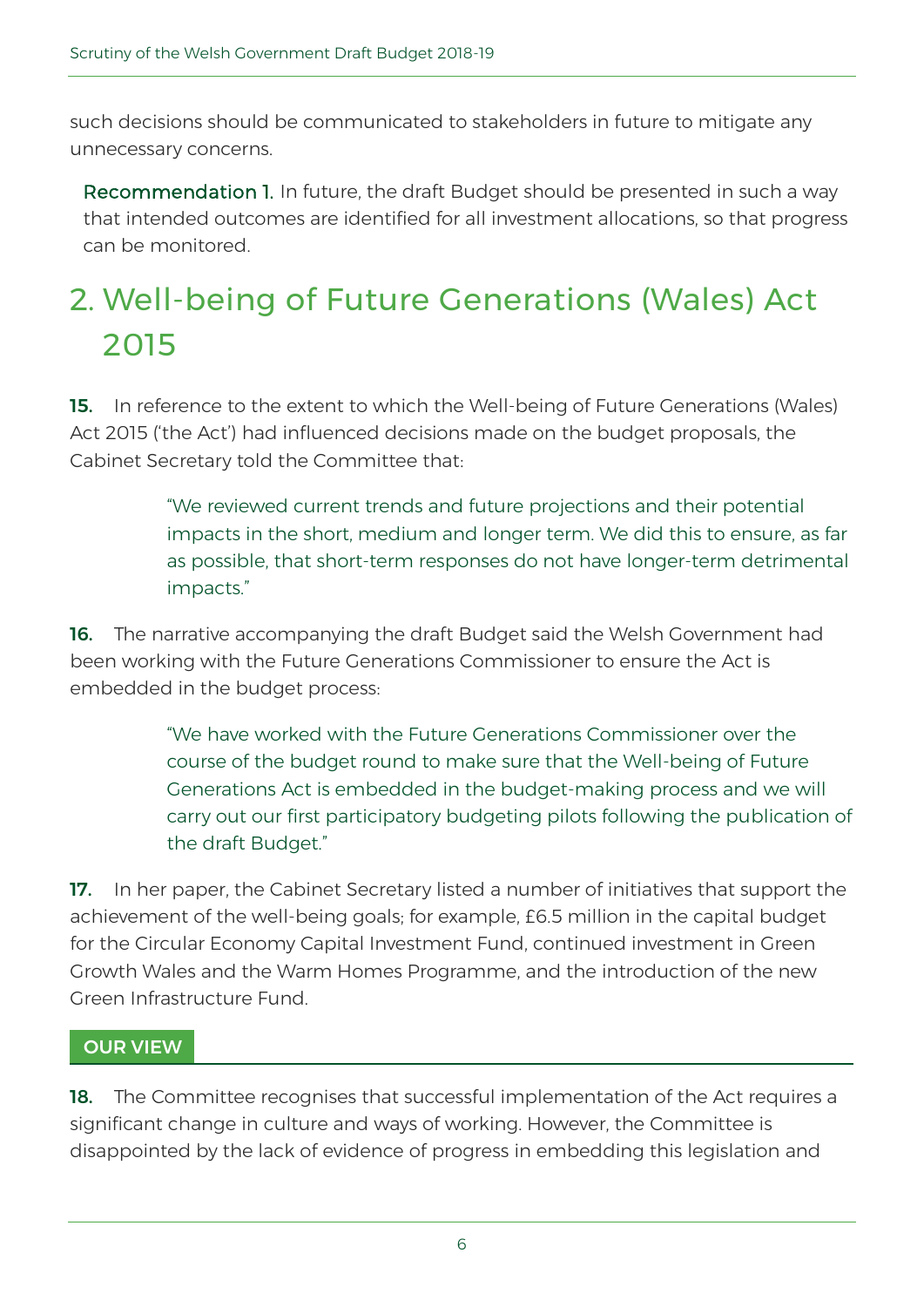believes the Welsh Government is yet to demonstrate the transformative change that was promised when the Act was passed.

19. The Committee notes the comments from Welsh Government officials that the principles of the Act have informed the entire budget process. However, the Committee believes that the Welsh Government must demonstrate how the Act has directly influenced the decision-making process. Moreover, there is a lack of clarity as to how the Act is driving prioritisation in this portfolio.

**20.** The Committee believes that the Welsh Government should incorporate in its impact assessment process an assessment against the Welsh Government's wellbeing objectives.

Recommendation 2. In order to demonstrate how the Wellbeing of Future Generations (Wales) Act 2015 informs the budget process, the Welsh Government should incorporate in its impact assessment process an assessment against its wellbeing objectives.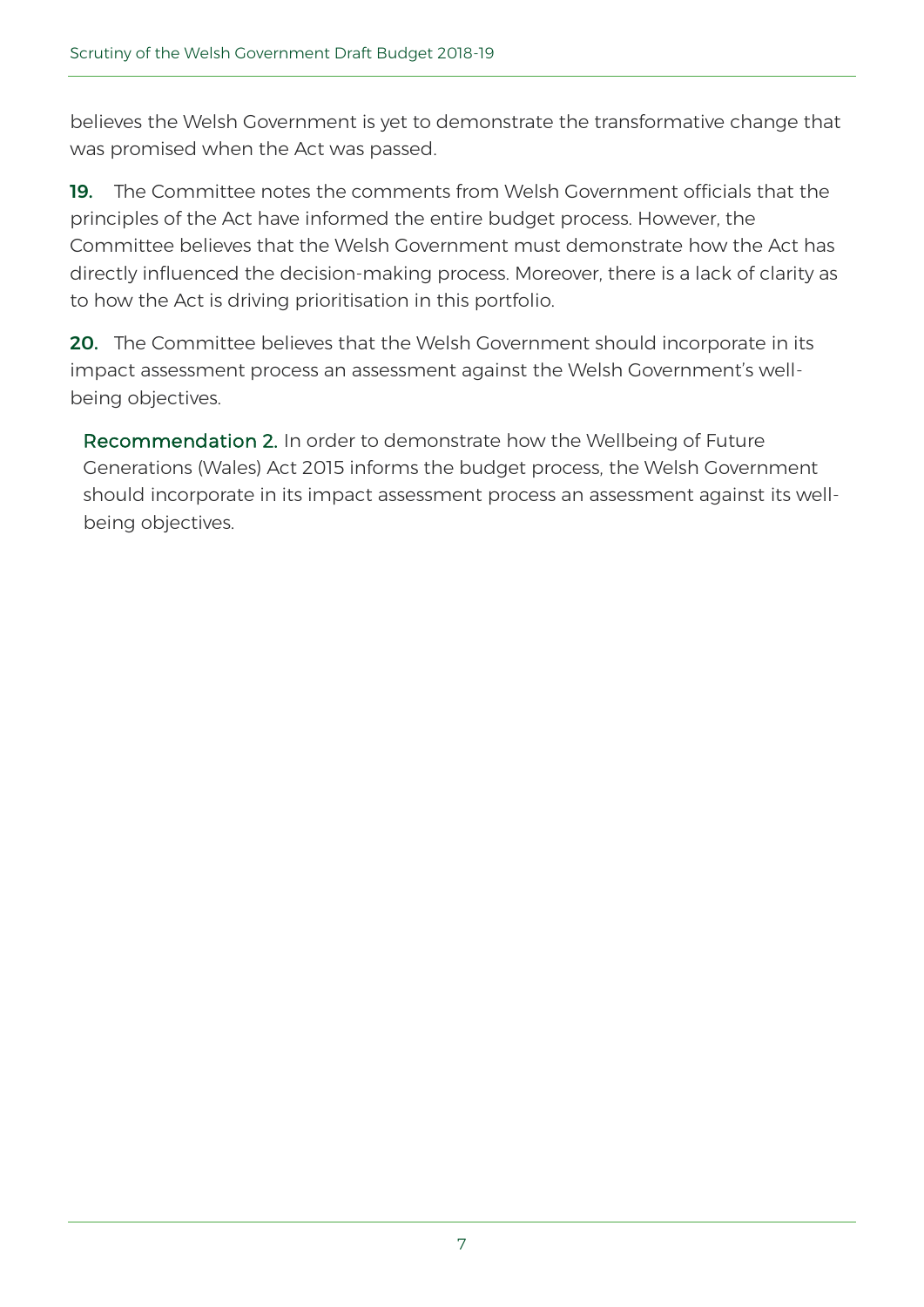## 3. Transfer of waste funding to Local Government MEG

21. The waste budget line decreases by £38.4 million from £72.2 million to £33.8 million. The majority of this decrease is as a result of the transfer of £35 million from the Environment Single Revenue Grant into the Revenue Support Grant (RSG), which is in the Local Government MEG.

22. The Environment Single Revenue Grant has been available to local authorities as a specific grant in previous years. The grant has supported local authorities to deliver waste services, including meeting recycling targets. The waste element of this funding (£35 million) will become part of the RSG in 2018-19 and will therefore become general, unhypothecated funding.

23. The Cabinet Secretary told the Committee that this approach was intended to streamline funding and that:

> "By consolidating more grants into the local government revenue support grant and amalgamating some smaller grants, supported by outcome frameworks, we are increasing the flexibility for local authorities and helping to reduce the administrative burden associated with grant funding."

24. The Cabinet Secretary was unable to specify the extent of the administrative savings arising from the transfer of the grant but, in the Committee's meeting, she recognised that savings of 5-10% would be typical.

25. In evidence to the Equality, Local Government and Communities Committee on 25 October, Welsh Local Government Association (WLGA) representatives told the Committee that, despite the grant being unhypothecated in future, it is unlikely that the funding would be spent on other areas because local authorities are bound by statutory recycling targets. They said that meeting the 70% recycling target by 2025 would be a challenge and would possibly require additional funding in this area.

26. The Cabinet Secretary told this Committee that the stakeholders she consulted with on the Waste Ministerial Programme Board had no concerns over meeting the 70% target by 2025. She went on to say:

> "If anything, I'm looking at whether we should increase that target, because I do think we'll reach the 70% target way ahead of that."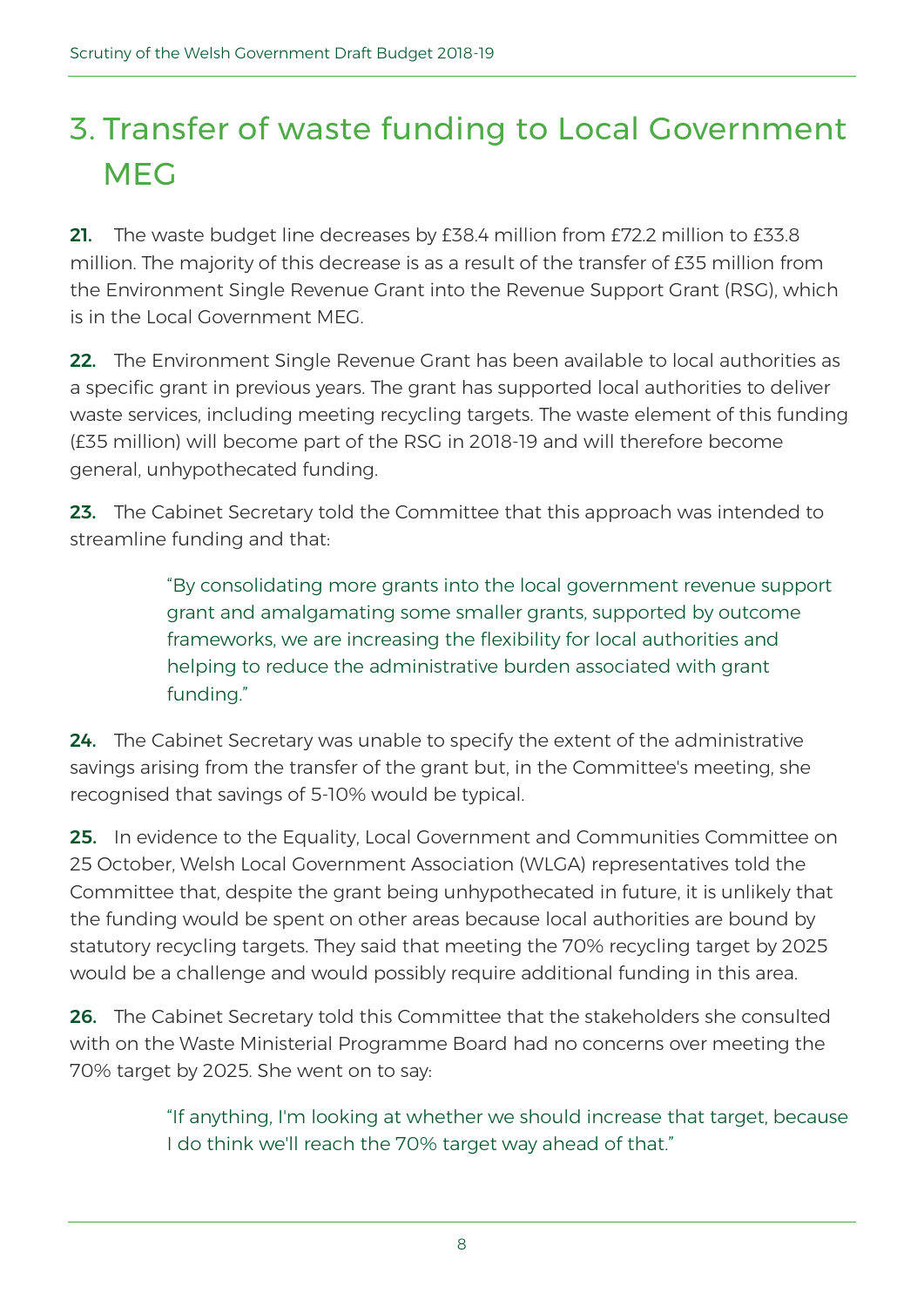### OUR VIEW

27. The Committee is concerned that the Welsh Government has not undertaken a detailed assessment of the impact of the transfer of the grant. Although the Committee accepts that there will be administrative savings arising from the transfer, there may be risks and disadvantages that have not been identified because of the lack of a robust process.

28. Given that stakeholders have expressed considerable concern about the potential impact of the transfer, the Committee believes that the Welsh Government should undertake an assessment of any potential risks arising from its decision. This will enable the Welsh Government to put in place measures to mitigate those risks.

29. The Committee will keep this decision under review to assess the extent to which it has delivered the intended savings and benefits.

**30.** The Committee notes the Cabinet Secretary's comments about the possibility of increasing recycling targets. The Welsh Government should report back to the Committee within the next six months on progress in this area.

Recommendation 3. The Welsh Government should report to the Committee within six months on its considerations regarding increasing local authority recycling targets.

Recommendation 4. The Welsh Government should undertake an assessment of the risks and estimated savings arising from the transfer of funding for waste management to the local authorities Revenue Support Grant, and should do so in consultation with stakeholders.

## 4. Brexit

**31.** Brexit will have a considerable impact on the Environment and Rural Affairs portfolio, arising from a potential loss of access to EU funds and the need to divert resources to support Brexit-related activity.

**32.** The Cabinet Secretary told the Committee that over 90% of her department's business is EU-related and that the 'challenges associated with Brexit fall heavily' on her portfolio.

33. Preparing for Brexit is likely to lead to displacement activity across the Welsh Government, as departments are required to prepare new policies, systems and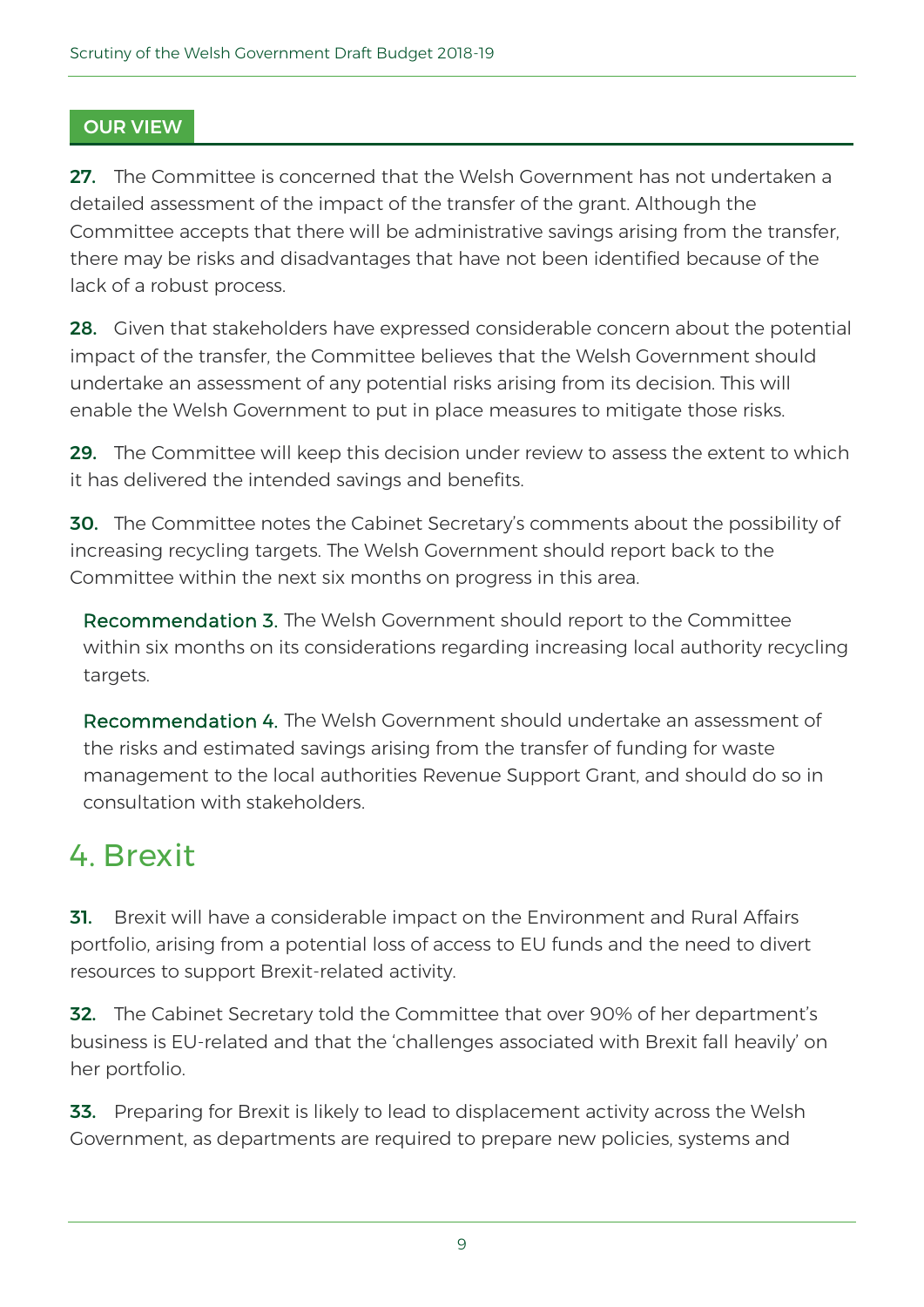funding mechanisms. There is likely to be a need to divert financial and staff resources across and within departments.

**34.** The Cabinet Secretary stressed that preparatory work for Brexit 'remains a top priority' and that preparations for Brexit are being carried out by senior staff in the department 'on top of the day job'. This ongoing work is funded from existing departmental budgets. She went on to say that it will be necessary for her to make further resourcing decisions as more clarity on the Brexit settlement emerges.

**35.** The UK Government has said that it will bring forward agriculture and fisheries Bills in 2018 to put in place arrangements for when the UK has left the EU. The Cabinet Secretary informed the Committee that the Welsh Government intends to bring forward its own Bills relating to agriculture and fisheries after Brexit.

### OUR VIEW

36. Members of the Committee remain concerned that the impact of Brexit will affect the ability of the department to deliver other policy priorities in this area. The Committee notes that senior staff are balancing this additional work with existing priorities. The Committee was not sufficiently reassured that the arrangements that are currently in place are sustainable and the Committee was not provided with any evidence of an assessment of the staffing resource that will be needed in the longer term.

**37.** The Committee looks forward to receiving further information about the Welsh Government's proposed agriculture and fisheries Bills. In particular, the Committee is interested in their status in relation to proposed UK Bills on these matters, their scope, any proposed consultation activity, and the timetable for Assembly scrutiny.

Recommendation 5. The Cabinet Secretary should undertake an assessment of the short and medium term staffing resource requirements within her department arising from Brexit. The Cabinet Secretary should report back to the Committee within six months on that assessment.

Recommendation 6. The Welsh Government should provide information on the status and scope of its planned legislation on agriculture and fisheries, along with details on any proposed consultation activity and the timetable for such legislation.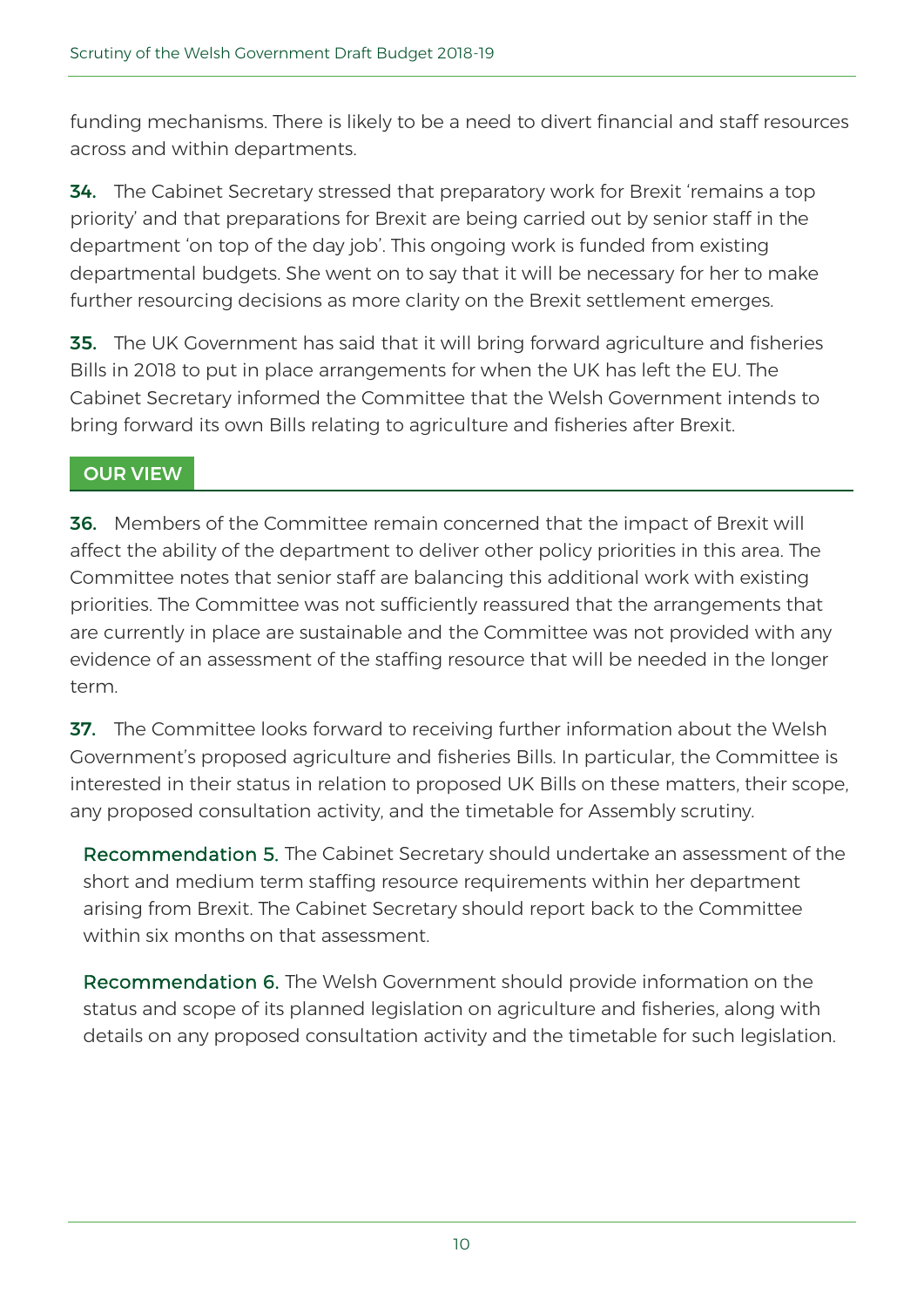## 5. European funding

## Common Agricultural Policy

38. Capital for the Rural Development Programme (RDP) 2014-20 has been increased by £1.7 million from £8.1 million to £9.8 million in 2018-19 and increases are planned for 2019-20 and 2020-21.

39. The Cabinet Secretary told the Committee that until the UK leaves the EU, funds such as the Common Agricultural Policy (CAP) will 'come to Wales as normal which means that we can be reasonably sure of funding up to 2020 and can approve projects that are committed during that period'.

**40.** The Committee heard that assurances were being sought from the Treasury that CAP funding would be provided at the current level until 2022. Welsh Government officials commented that discussions were proving to be challenging.

41. The Cabinet Secretary confirmed that the full amount of the RDP EU funds awarded to Wales have been committed 'through a combination of approved projects and ring-fencing of funds for activities … and future application rounds'. She also stated that the Welsh Government's 'co-financing domestic budgets need to be flexible and we have to ensure that we maximise spend and lever in the EU contributions over the programme period 2014-2020.'

## European Maritime and Fisheries Fund

42. Under the Common Fisheries Policy, the UK receives funding from the EU via the European Maritime and Fisheries Fund (EMFF). EMFF funding amounts to approximately £13.8 million and is managed by the Welsh Government.

43. This Committee's report on the management of Marine Protected Areas ('Turning the tide') recommended that the Welsh Government should explain how it intends to address the potential EMFF funding shortfall post-Brexit. The Cabinet Secretary's response was that the delivery of funding commitments made during the referendum campaign was a matter for the UK Government.

### Coastal Risk Management Programme

44. The [European Investment Bank \(EIB\),](http://www.eib.org/) through its European Fund for Strategic [Investment \(EFSI\),](http://www.eib.org/efsi/) has funded a number of infrastructure projects in Wales. In March 2016, the then Finance Minister [set out projects](http://gov.wales/about/cabinet/cabinetstatements/previous-administration/2016/euinvestmentbank/?lang=en) that the Welsh Government intended to deliver using funds from the EIB, which included the £150 million Coastal Risk Management Programme, which is due to begin in 2019-20. It has [been reported that](https://www.businessgreen.com/bg/news/3016047/brexit-prompts-delay-for-uk-applications-to-european-investment-bank)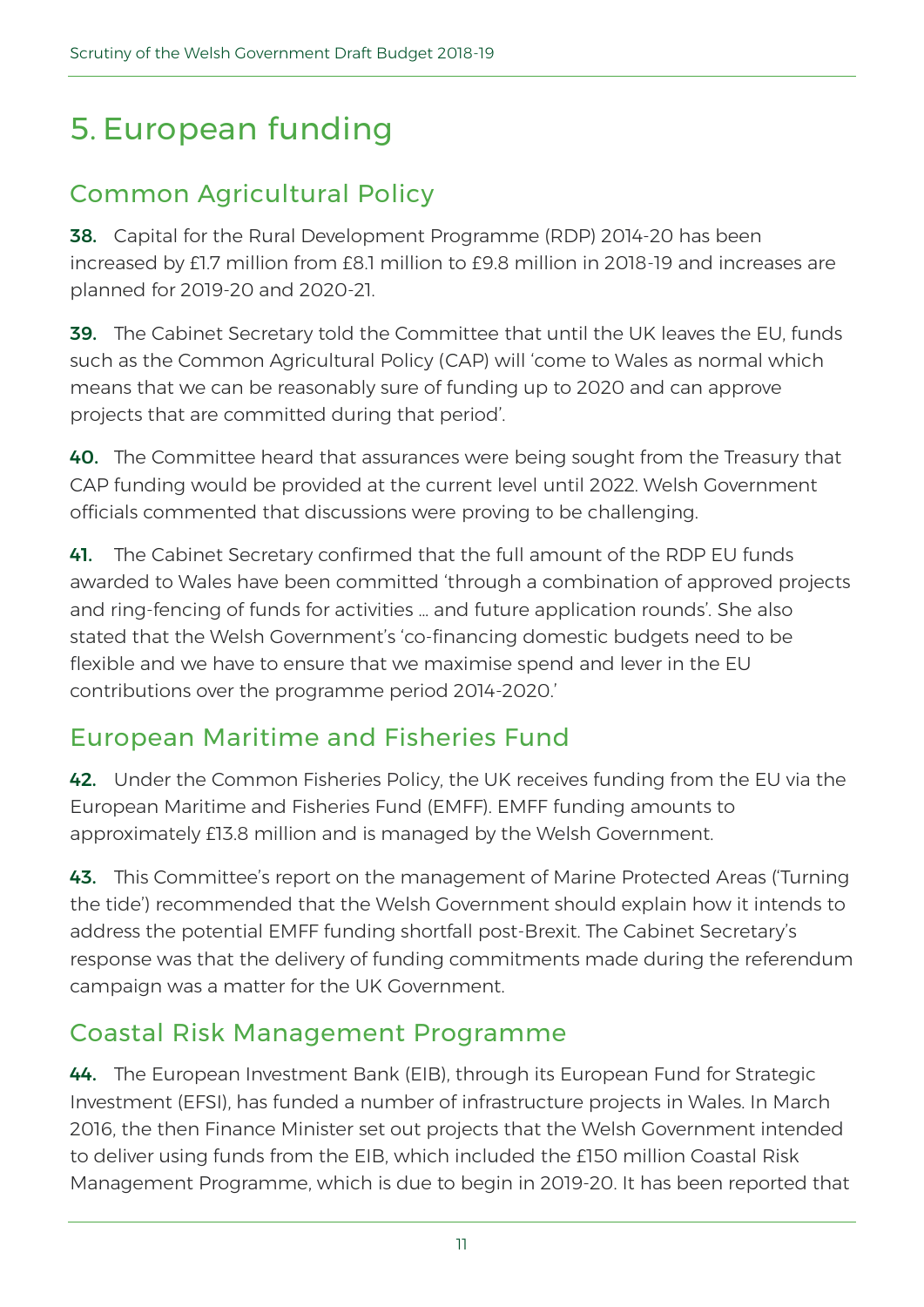it is unlikely that the EIB will commit funding to long term projects due to conclude following the UK's withdrawal from the EU.

45. The Cabinet Secretary suggested that the Coastal Risk Management Programme will be funded via the Local Government Borrowing Initiative:

> "Flood Revenue budgets have been protected and Capital budgets have been profiled to fund the current Programme commitments and capital for the Coastal Risk Management Programme (CRMP). The additional revenue funding of £2.4m in 2019-20 is the start of a long-term revenue stream to finance local authorities' capital investment in the programme through a Local Government Borrowing Initiative."

## Bovine TB

46. The Cabinet Secretary's paper says that the 2017 UK TB Eradication Plan has been approved with €27.6 million of co-financing and that Wales normally receives between £2 million and £4 million annually, approximately 10% of the Welsh budget. In correspondence from the Cabinet Secretary to the Committee during its inquiry into the Welsh Government's refreshed TB eradication programme, the total EU Income as a percentage of total expenditure for 2015/16 was stated as being 15.11%, up from 10.98% in 2012/13.

47. TB EU Income shows £2.8 million of EU funds being received in 2018-19. Resources allocated for TB Slaughter and TB Eradication remain the same at £9.4 million and £7.5 million respectively.

### New areas of responsibility

48. Several EU bodies and agencies currently undertake functions on behalf of Member States, such as the [European Food Safety Authority](https://www.efsa.europa.eu/) and the [European](https://www.eea.europa.eu/)  [Environment Agency.](https://www.eea.europa.eu/) These functions will need to be transferred to existing UK or devolved bodies or new bodies will need to be created.

### OUR VIEW

49. Given the contribution of EU funding to the delivery of environment and rural affairs policies, the Committee believes the Welsh Government should undertake an assessment of the potential shortfall in funding if the UK Government does not maintain current levels of funding after Brexit. The Welsh Government must also demonstrate that its contingency planning is robust to mitigate any potential shortfall.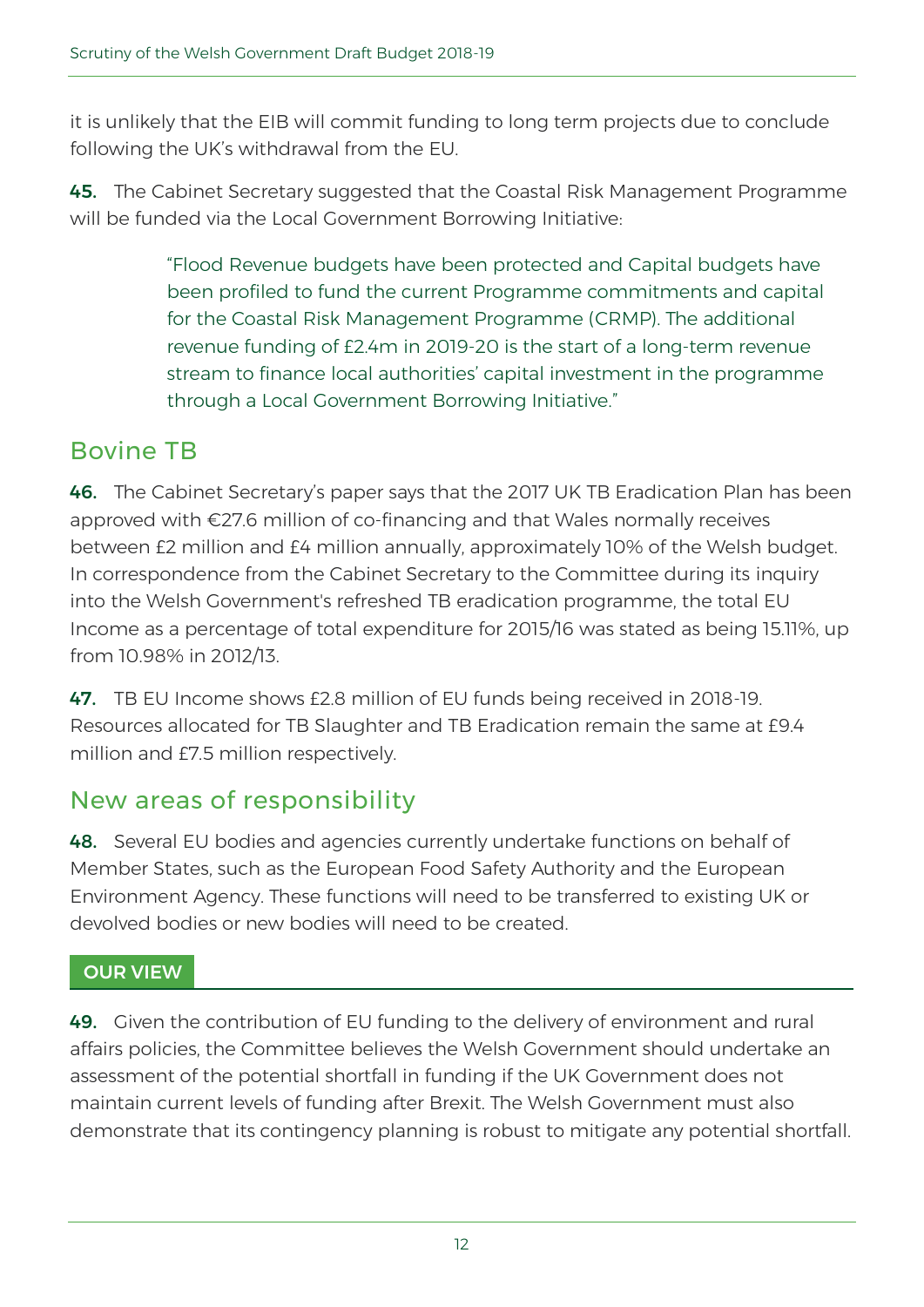50. The Committee is concerned that the question of whether CAP funding will be guaranteed at the present level until 2022 is yet to be resolved.

**51.** Given the importance of the European Maritime and Fisheries Fund, the Committee reiterates its recommendation that the Welsh Government should progress contingency planning and update the Committee on the progress of discussions with the Treasury to secure funding at commensurate levels in the short term.

**52.** The Committee notes the comments from the Chief Veterinary Officer for Wales that the efforts to eradicate Bovine TB will mean that the need for funding in this area should decrease in the long term. The Committee endorses this ambition and calls on the Welsh Government to provide an update on its projections for the eradication of Bovine TB in Wales.

**53.** Finally, in relation to the functions currently being undertaken by European bodies or agencies, the Committee believes that the Welsh Government should undertake an assessment of the costs of exercising those functions in devolved areas after Brexit.

Recommendation 7. The Welsh Government should undertake an assessment of the potential shortfall in funding if the UK Government does not maintain current levels of EU funding after Brexit.

Recommendation 8. The Welsh Government should progress contingency planning to address any shortfall in funding if the UK Government does not maintain current levels of EU funding after Brexit.

Recommendation 9. The Welsh Government should publish its projections for when Bovine TB will be eradicated in Wales and should provide information on the associated cost reductions.

## 6. Natural Resources Wales

54. Resource for Natural Resources Wales (NRW) decreases by £4.3 million from £72.7 million to  $f684$  million. This is a 6% cut in cash terms. A further decrease of  $f3$  million is outlined for 2019-20.

55. Capital for NRW increases by £1.6 million from £1.7 million to £3.3 million. A further £1 million has been allocated for 2019-20, when compared to 2019-20 capital spend set out in the 2016-17 final budget.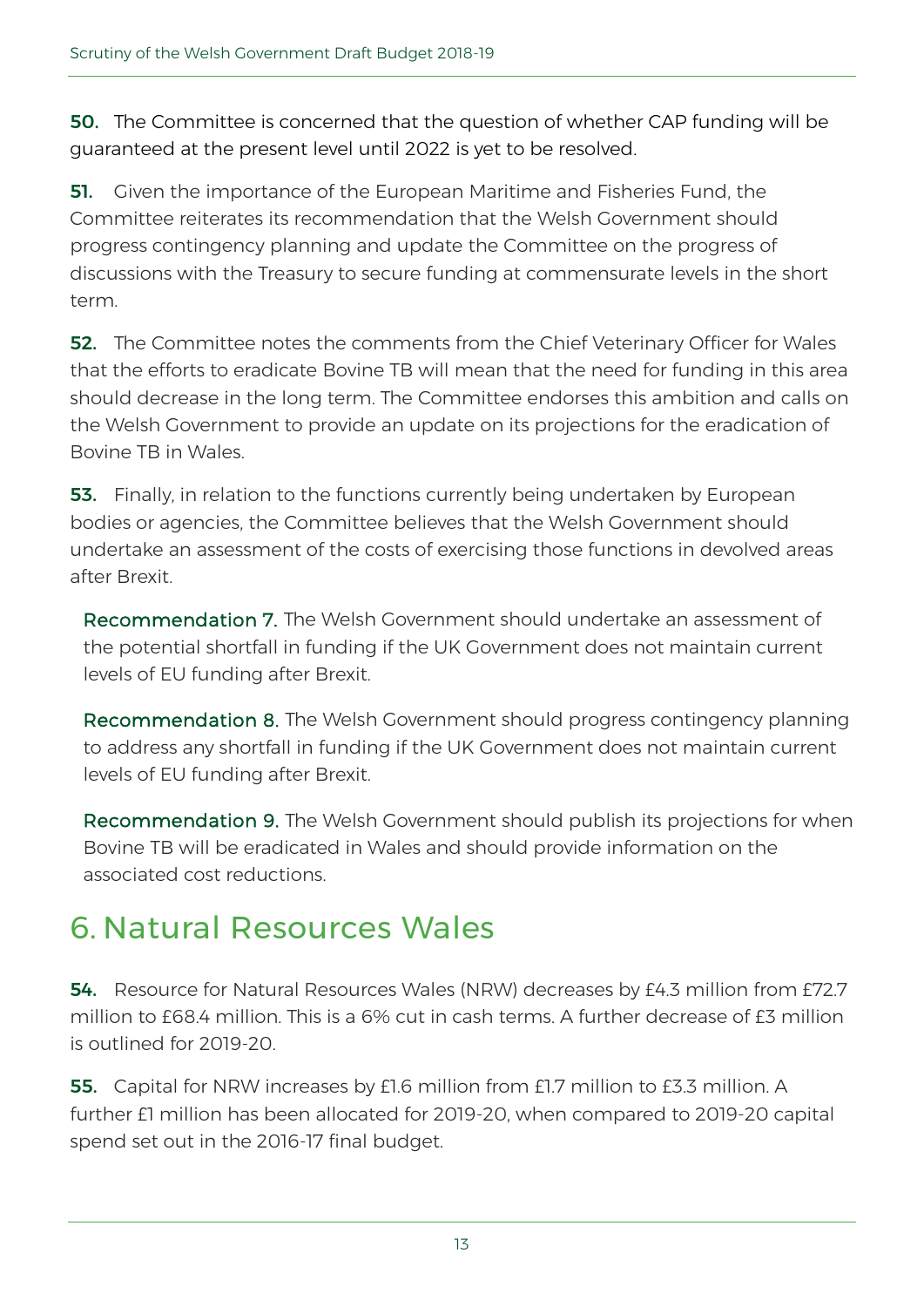**56.** NRW attended a Committee meeting for annual scrutiny on 16 November. Its submission to the Committee said that:

- NRW is concerned about its 'ability to fully capitalise on the opportunities presented by the new legislative framework' and to sustain current service levels, if its Grant-in-Aid continues to reduce.
- **NRW** had recently written to the Cabinet Secretary advising her of the impact of reducing Grant-in-Aid for the next two years: a further 5% decrease per annum will mean a real terms reduction of 35% for non-flood and 20% for flood funding since NRW was established.
- **NRW would be able to plan and manage its business 'far more effectively' if** it were given multi-year budgets, rather than annual budgets.
- Due to recent changes in legislation and policy, as well as anticipated financial pressures in the coming years, NRW has decided to 're-design the organisation' with fewer staff than it has currently. This process is expected to be completed by 1 April 2019 and should realise £10 million in savings per annum in both staff and non-staff related costs.

57. NRW has received a number of additional powers and responsibilities in recent years, particularly under the Environment (Wales) Act 2016. NRW may also have a compliance and enforcement role, delegated from the Welsh Revenue Authority, related to the delivery of the Landfill Disposals Tax (Wales) Act 2017 (which comes into force in April 2018).

58. The Cabinet Secretary assured the Committee that the £10 million reduction in costs arising from the further redesign of the organisation would not affect NRW's resilience. The Cabinet Secretary also told the Committee that she would like to see NRW take better advantage of commercial opportunities to raise revenue.

### OUR VIEW

**59.** The Committee is concerned by the divergence in opinion between NRW and the Cabinet Secretary about the impact of reductions in funding. The Cabinet Secretary assured the Committee that the £10 million reduction in staff costs would not affect NRW's resilience. This is clearly at odds with NRW's concerns that it will not be able to deliver its functions with reductions in revenue and staff.

60. The Committee notes the Cabinet Secretary's view that NRW should increase its revenue from commercial opportunities. However, given the recent high profile criticism of NRW's procurement practices by the Assembly's Public Accounts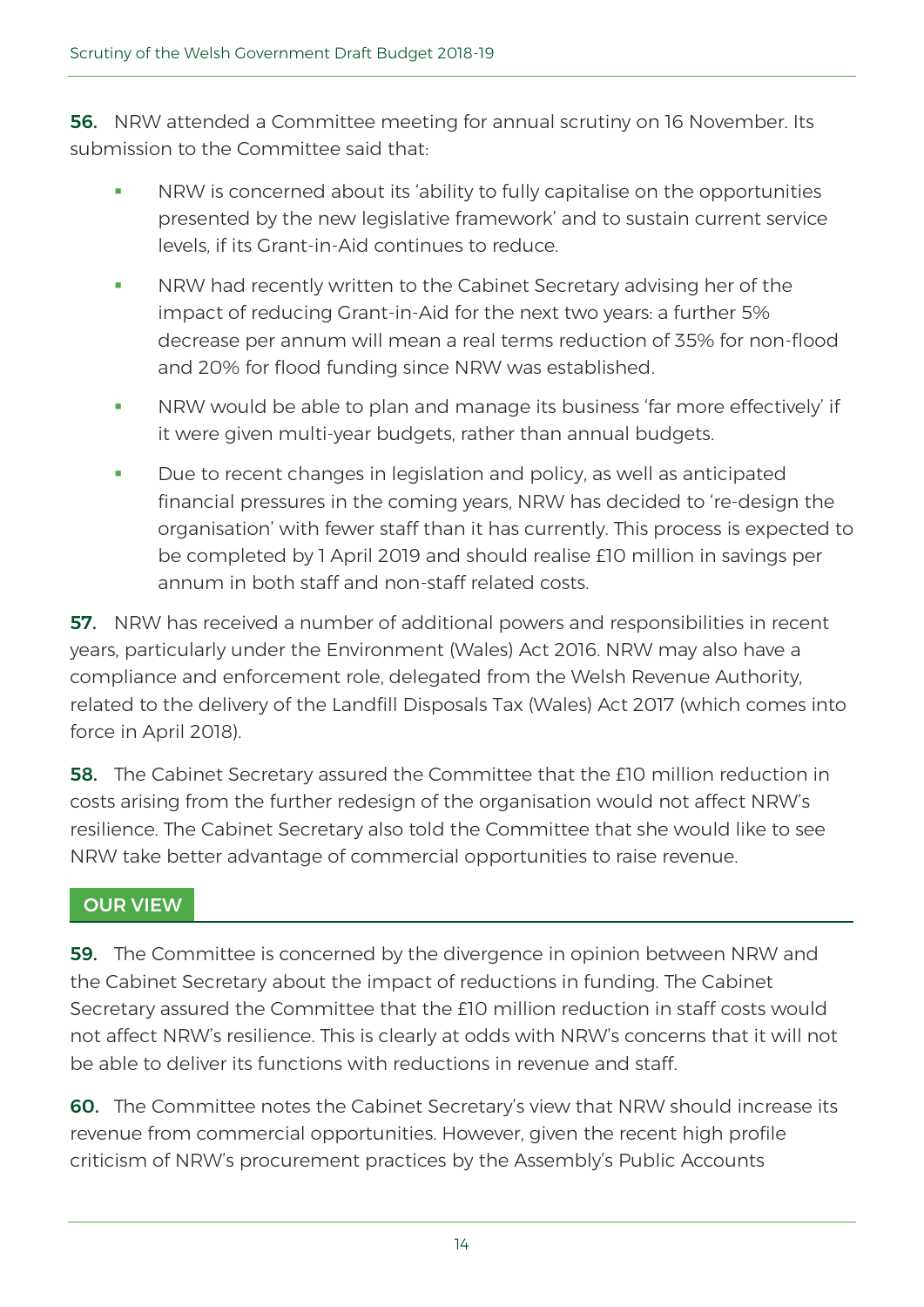Committee, this Committee has serious concerns about NRW's capability and expertise in this area. The proposed organisational redesign could potentially lead to a further reduction in the organisation's capacity in this area.

Recommendation 10. The Welsh Government must, in discussion with Natural Resources Wales (NRW), keep under review the capacity of NRW to fulfil its responsibilities and statutory functions. The Welsh Government should provide an initial report on this matter to the Committee within six months.

## 7. Marine and fisheries

61. Resource for marine and fisheries increases by £0.5 million from £1.8 million to £2.3 million.

62. The Cabinet Secretary told the Committee the additional funding is to manage the costs associated with identifying and designating five new [Marine Protected Areas](http://gov.wales/topics/environmentcountryside/marineandfisheries/marine-conservation-and-biodiversity/marine-protected-areas/?lang=en)  [\(MPAs\).](http://gov.wales/topics/environmentcountryside/marineandfisheries/marine-conservation-and-biodiversity/marine-protected-areas/?lang=en) The funding will also be used to meet additional budget pressures, including:

- Preparing for Brexit and marine and fisheries sector readiness;
- **IMPLE** Implementing the Wales Act 2017;
- **Developing and implementing the final phase of Wales' first [Marine Plan;](http://gov.wales/topics/environmentcountryside/marineandfisheries/marine-planning/?lang=en)** and
- Building the current programme to help ensure MPAs achieve and remain in favourable condition.

63. Under the Wales Act 2017, powers for designating Marine Conservation Zones in the offshore area will be transferred to Welsh Ministers, as well as marine licensing for devolved areas of responsibility (with marine licensing functions delegated to NRW).

### OUR VIEW

64. The Committee welcomes the additional funding in this area, but there is a lack of clarity about how the additional funding will be allocated between the range of marine policy priorities identified by the Cabinet Secretary e.g. marine planning and marine conservation.

**65.** In its report on the management of MPAs, the Committee recommended that the Welsh Government should explore the potential of funding an area-based approach to MPA management, with each management area having a dedicated officer. Given that additional funding has been made available in this area, the Committee is eager to know what consideration was given to such an approach.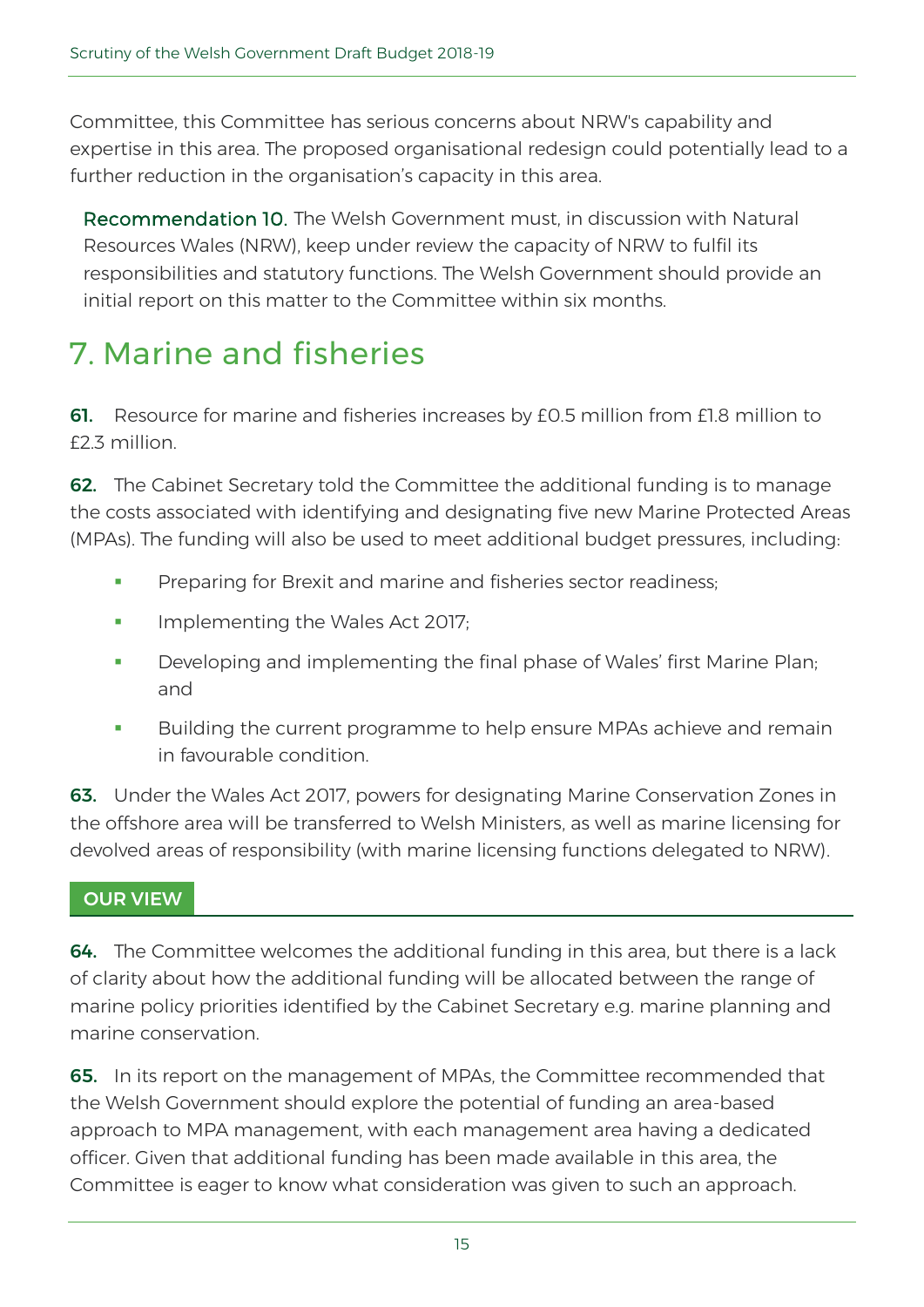Recommendation 11. The Welsh Government should report back to the Committee within the next six months with details of how the £2.3 million of funding is allocated for marine and fisheries. This should include details of the spending plans for the additional  $f0.5$  million allocated to marine and fisheries.

Recommendation 12. The Welsh Government should provide further information to the Committee on any discussions with the MPA Management Steering Group in determining how the additional funding for marine and fisheries should be allocated, including whether any consideration was given to funding an area-based approach to MPA management.

## 8. National Parks

66. Resource for National Parks decreases by £0.5 million from £10 million to £9.5 million. A further decrease of £0.5 million is outlined for 2019-20.

**67.** Capital for National Parks planned over the next three years is removed altogether and transferred to the budget line for implementing the Commons Act 2006 (£0.5 million in 2018-19 and £0.3 million in 2019-20 and 2020-21).

68. Documentation accompanying the draft Budget did not explain the reasons for the decrease, but the Welsh Government's [detailed budget proposals document](http://gov.wales/docs/caecd/publications/171024-detailed-narrative-en.pdf) states that the Welsh Government will work with the National Park Authorities to 'realise efficiency savings while protecting their statutory functions'.

69. In May 2017, the Welsh Government published its report ['Future Landscapes:](http://gov.wales/topics/environmentcountryside/consmanagement/review-designated-landscapes-wales/?lang=en)  [Delivering for Wales'.](http://gov.wales/topics/environmentcountryside/consmanagement/review-designated-landscapes-wales/?lang=en) It emphasises the opportunity to realise the economic potential of communities and promote green growth and the resilience of ecosystems through these landscapes.

### OUR VIEW

70. In light of the considerable and unexpected funding cuts described above, the Committee recommends that the Welsh Government examine ways in which National Parks could raise revenue, and support them to develop plans to realise their potential for income generation.

71. The Committee believes that income generation potentially has wider benefits, in addition to helping to fill the gap left by the funding cuts. For example, any income generated could contribute to looking after the environment, managing access to natural resources and protecting Wales' ecosystems.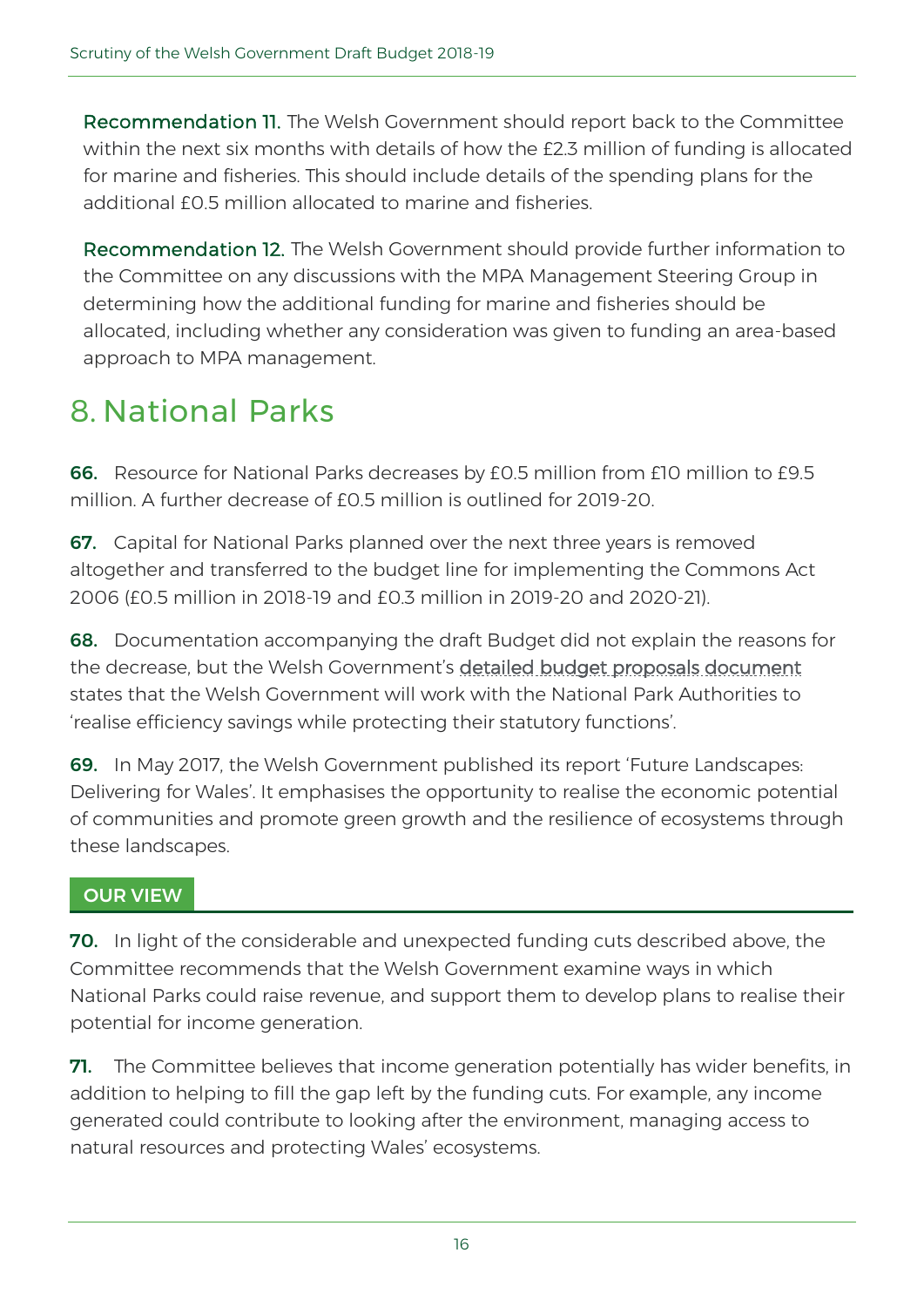Recommendation 13. The Welsh Government should work with National Parks to explore how they can raise revenue. This should include support to develop plans to realise their potential for income generation. The Welsh Government should report back on progress within six months.

## 9. Fuel poverty

**72.** Capital for the Fuel Poverty Programme, which includes funding for the Arbed and NEST schemes, decreases by £1.2 million from £28.2 million to £27 million. £27 million of capital funding is also planned for 2019-20, reducing to £23 million in 2020- 21.

73. The Welsh Government has a statutory obligation to eradicate fuel poverty, as far as is reasonably practicable, in all households in Wales by 2018. Figures on the [Welsh](http://gov.wales/topics/environmentcountryside/energy/fuelpoverty/?lang=en)  [Government website](http://gov.wales/topics/environmentcountryside/energy/fuelpoverty/?lang=en) estimate that there are 291,000 households living in fuel poverty. This is equivalent to 23% of households in Wales.

**74.** The Cabinet Secretary's paper states:

The most effective way in which we can tackle fuel poverty in the long term is to improve the energy efficiency of homes. By investing into tackling fuel poverty, we make a contribution to tackling a range of negative impacts including cold related health conditions, excess winter deaths, educational attainment of children and time off school and work due to sickness.

**75.** In the Committee's meeting, the Cabinet Secretary said that the Welsh Government is not on course to meet its 2018 fuel poverty eradication target.

### OUR VIEW

76. The Committee was concerned to hear that the Welsh Government may not meet its fuel poverty eradication target. The Committee believes that more detail on the Welsh Government's progress against this target is needed, including the current data and a revised date by which the Cabinet Secretary expects to reach the target for eradicating fuel poverty.

Recommendation 14. The Welsh Government should update the Committee on its projections for when it will meet its fuel poverty target.